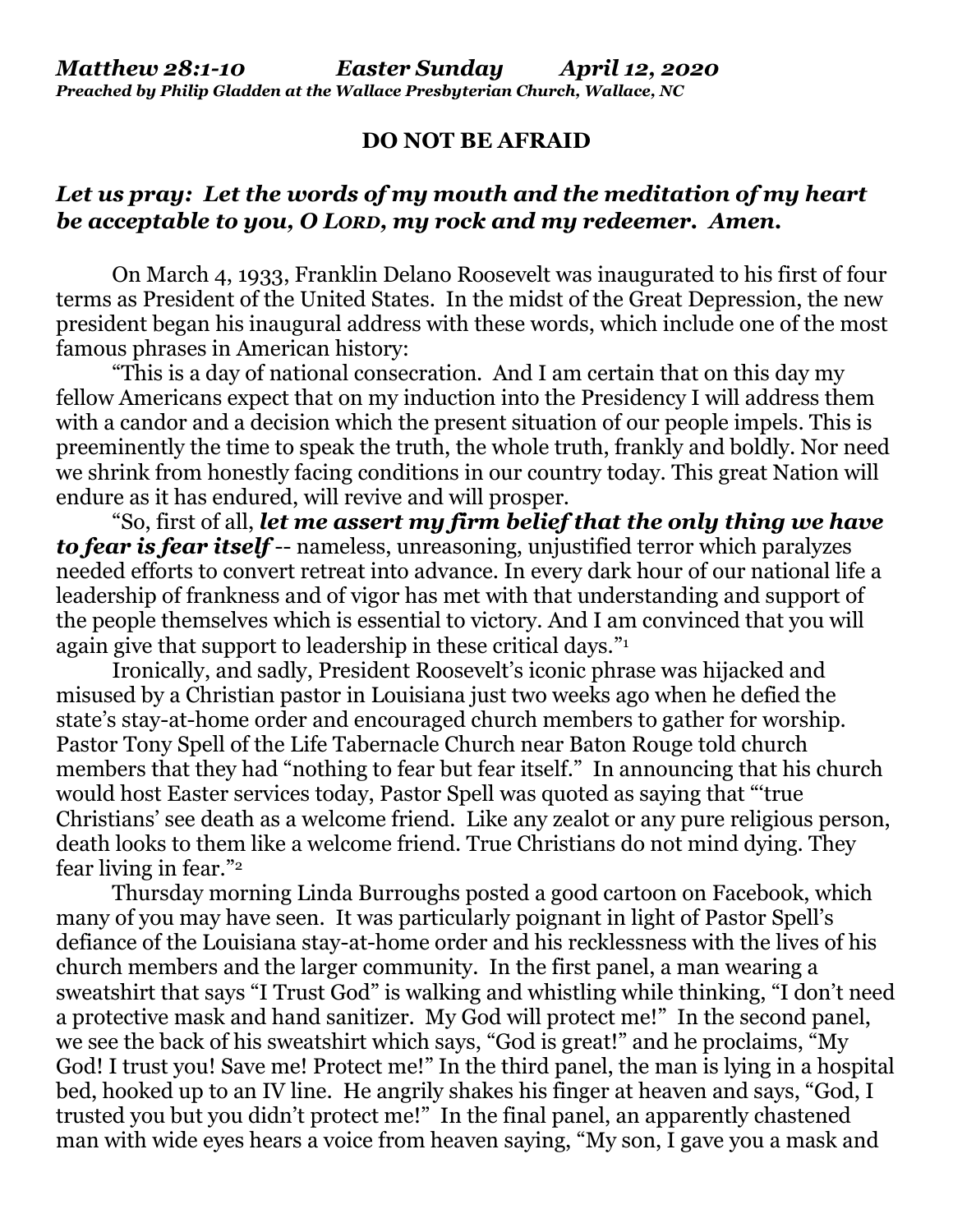sanitizer, and told you to keep social distance, stay home, stay safe! But you didn't listen!"

On this Easter Sunday, there is certainly plenty to make us afraid. In the midst of the worldwide coronavirus pandemic, we are all wondering: Will it come here? How bad will it be at its worst? How long will this last? When will life get back to normal? Will life *ever* get back to normal? What about the financial situation – personal and national? Will the virus come back with a vengeance in the fall? When will the children and their teachers go back to school?

So, as we "gather at a distance" to celebrate the resurrection of our Lord Jesus Christ from the dead, it's fair to ask, what does Christ's resurrection have to do with what we're going through in these unprecedented times? A few weeks ago, as the reality of the Covid 19 pandemic began to set in, Judy Wallace shared an important Bible verse that I find myself going back to again and again, from 2 Timothy 1:7: "For God hath not given us the spirit of fear; but of power, and of love, and of a sound mind."

As I read Matthew's familiar Easter story and thought about its meaning for us in these trying times, it occurred to me that the story is full of fear. In just ten verses, Matthew tells about fear four times:

- When the angel descended from heaven, with his appearance like lightning and his clothes white as snow, "For fear of him the guards shook and became like dead men."
- But the angel said to the women, "Do not be afraid; I know that you are looking for Jesus who was crucified. He is not here; for he has been raised, as he said. Come, see the place where he lay."
- After the women hear the angel's message and instructions to tell the disciples the good news of the resurrection, "they left the tomb quickly with fear and great joy."
- On the way, when they meet the risen Lord himself, they take hold of his feet and worship him, and Jesus tells them, "Do not be afraid."

What is there to be afraid of on Easter Sunday? Well, if you're the guards posted at the tomb by the chief priests and the Pharisees, and the tomb gets rolled back and your "prisoner" isn't there any more, you're probably fearful of what's going to happen to you when the report gets back to the chief priests and the Pharisees. On top of that, it's not every day you see an angel dressed in lightning like, snow white clothes come down from heaven, accompanied by an earthquake. That's enough to make anybody afraid!

But why are the women afraid? It's not hard to imagine that their initial fear is like the fear all of us feel when a loved one dies. What's going to happen now? What does the future hold? How will I ever deal with my grief? Compound that with the horror of the preceding three days in Jerusalem and the shock and awe of seeing the angel descend from heaven, and it's no wonder the women were afraid.

And yet, the women's fear is qualitatively different from the fear of the guards, at least after the angel speaks to them and says, "Do not be afraid; I know that you are looking for Jesus who was crucified. He is not here; for he has been raised." Although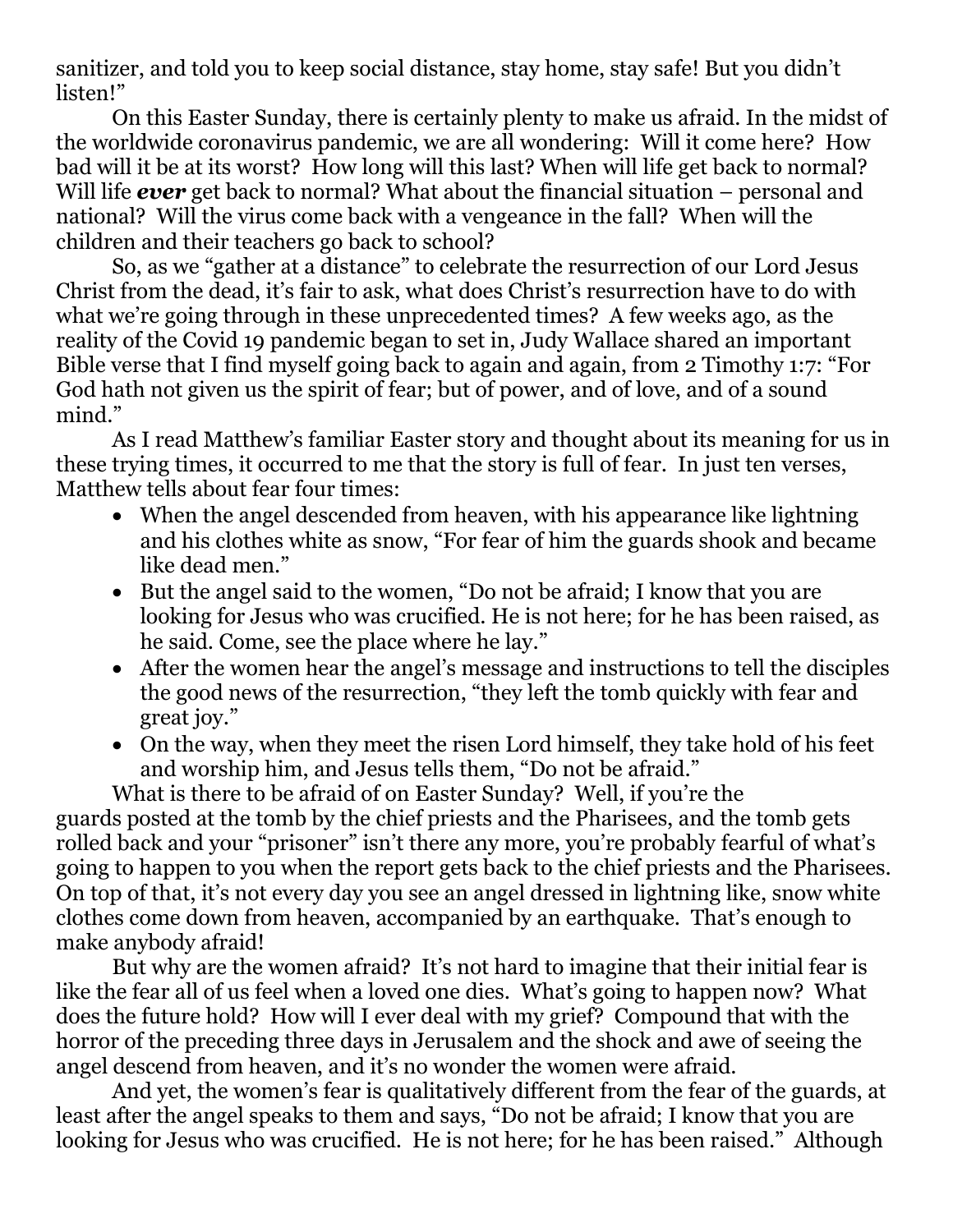the story doesn't explicitly say, "And the women believed and rejoiced," their actions demonstrate their faith. They do what the angel – God's messenger – tells them to do. They leave the tomb quickly with fear and great joy, and run to tell his disciples. What a refreshingly honest description of those women – and maybe of our own faith even today?

The high point of the story is when the women meet the risen Lord Jesus himself. Again, their actions speak louder than the words that aren't even recorded in the Bible. In response to his "Greetings!" they took hold of his feet and worshiped him. Then Jesus said to them, "Do not be afraid." Jesus' assurance – not just with his words, but with his very resurrected presence – precedes his commission to the women to be the very first evangelists: "Go and tell my brothers to go to Galilee; there they will see me."

It's a strange but true phenomenon that, in the New Testament, the announcement of good news is typically preceded by the heavenly assurance and command, "Do not be afraid."

- When the angel appeared to the old man Zechariah at the altar in the temple, Zechariah "was terrified; and fear overwhelmed him. But the angel said to him, 'Do not be afraid, Zechariah, for your prayer has been heard. Your wife Elizabeth will bear you a son, and you will name him John. You will have joy and gladness, and many will rejoice at his birth.'" (Luke 1:12-14)
- When the angel Gabriel appeared to Mary to tell her she would bear the Son of God, Mary was much perplexed. But Gabriel said, "Do not be afraid, Mary, for you have found favor with God." (Luke 1:26-30)
- When Joseph was considering to dismiss Mary quietly so as to spare her public disgrace, an angel of the Lord appeared to him in a dream and said, "Joseph, son of David, do not be afraid to take Mary as your wife, for the child conceived in her is from the Holy Spirit. She will bear a son, and you are to name him Jesus, for he will save his people from their sins." (Matthew 1:19- 21)
- When the angel of the Lord appeared to the shepherds in the fields and the glory of the Lord shone around them, "they were terrified." But the angel said, "Do not be afraid: for see – I am bringing you good news of great joy for all the people: to you is born this day in the city of David a Savior, who is the Messiah." (Luke 2:9-11)

Receiving the good news from God brings with it a curious mixture of fear and awe and rejoicing and joy and gladness and worship. Today we proclaim the good news of Easter – Christ is risen! He is risen indeed! – in the midst trying times that have reshaped our lives in countless ways, not the least of which is not being able to be together for Easter worship. And yet, as we have heard again and again from the scriptures today, God's good news is always preceded by the assurance "Do not be afraid."

"Do not be afraid" – that is not a naïve statement that ignores the reality of the situation we are in this Easter day. In fact, the angel's assurance to the women was at the tomb where they fully expected to find the dead body of their friend and loved one. And then Jesus' greeting, "Do not be afraid," assured them and called them forward in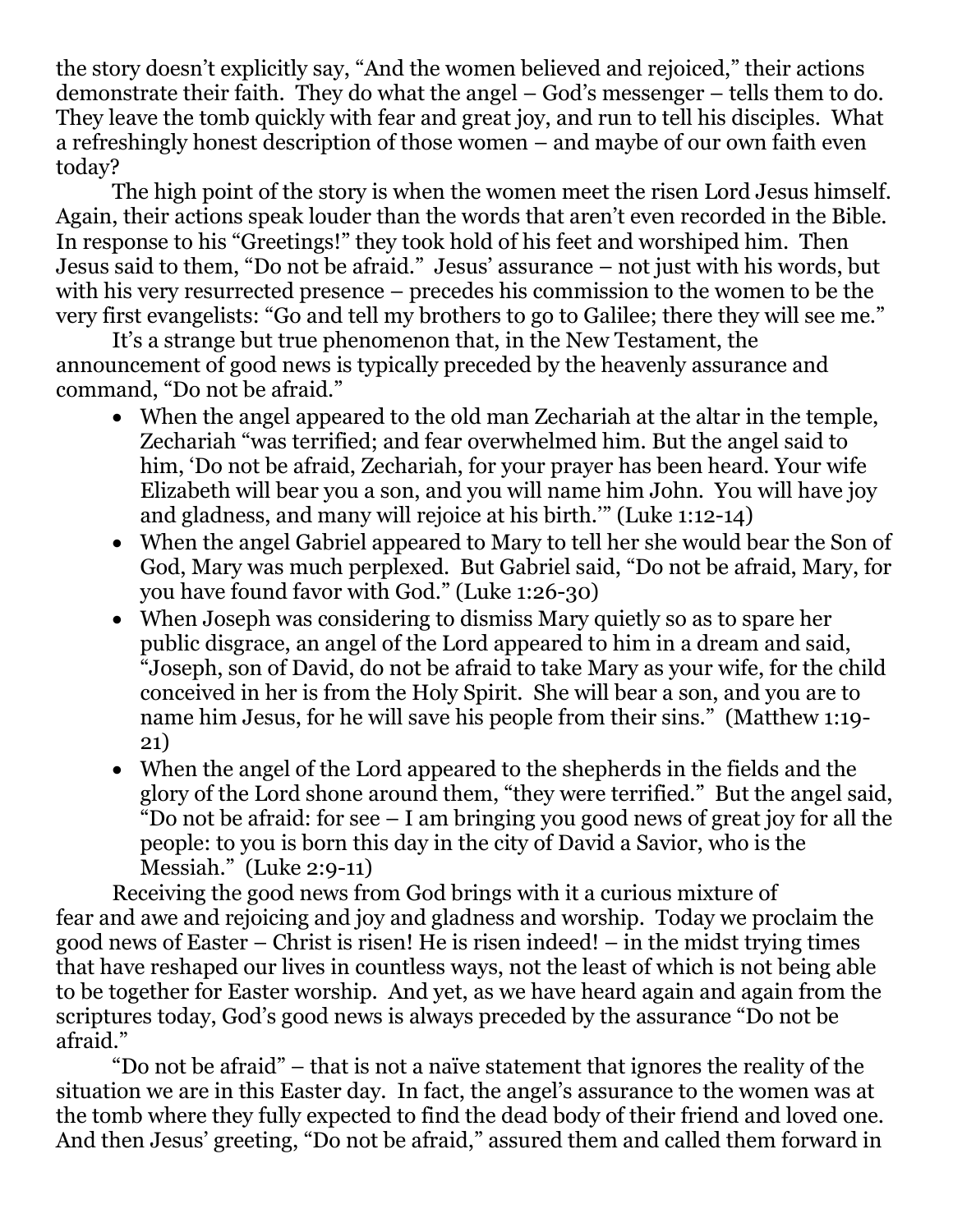the midst of their situation. What someone has said about the women at the tomb is just as true for us today: "The difference between the guards who fell to the ground and the women whose feet stood firm wasn't the absence of fear, but the presence of joy. The resurrection didn't tie everything up in a nice bow for them, but when they were able to receive what was presented with joy as well as awe, they were able to accept the angel's commission to go forward, and eventually meet the Risen Christ."<sup>3</sup>

Here is a powerful story about a person's resurrection faith in the midst of an epidemic and the chaos that ensued. During the Thirty Years War of 1618-1648, a German pastor named Martin Rinkart served in a walled town called Eilenburg. Many refugees from the war flocked to the city, which strained the city's resources. In 1637, known as the year of the Great Pestilence, the town was suffering from an epidemic and a famine. Of the four pastors in the town, only Pastor Rinkart remained. One left the town, and Pastor Rinkart buried the other two.

The death toll reached 4,480. Some days Pastor Rinkart officiated at 40-50 funerals a day. In May 1637 his wife died. He continued to minister to the people of the town, even giving away and selling almost everything he owned (except enough to take care of his children). He took out mortgages to help feed his neighbors and children.

Near the end of the war, the Swedes surrounded Eilenburg and demanded an enormous ransom which, of course, the besieged town could not pay. Pastor Rinkart tried to reason with the Swedes, but they refused to lower the amount. As the story goes, the pastor returned to the city and said to his fellow citizens, "Come, my children, we can find no hearing, no mercy with men, let us take refuge with God." As Pastor Rinkart began to pray, the Swedish general was impressed and moved by his faith and his compassion for his people, so he reduced the ransom to less than 5% of the original demand.

Other than the obvious similarity between the sickness that ravaged Eilenburg and the coronavirus that is running rampant in our world today, what's the importance of the story? Perhaps you've never heard of Pastor Martin Rinkart, but you might very well have sung the hymn that he wrote for his children to sing at the dinner table. It goes like this:

> *Now thank we all our God With hearts and hands and voices; Who wondrous things hath done, In whom this world rejoices. Who, from our mother's arms, Hath led us on our way, With countless gifts of love, And still is ours today.*<sup>4</sup>

On this Easter Sunday, when there is much to be afraid of, we hear the good news in a very powerful way, maybe in a much more immediate and urgent way than ever before. "Do not be afraid," we are told, "I know that you are looking for Jesus who was crucified. He is not here; for he has been raised." When we meet our risen Lord, he himself says, "Do not be afraid." And then he says, "Go and tell . . ."

The good news this Easter 2020 can be summed up in the refrain of a beautiful hymn in our Glory to God hymnal (#177):

> *Do not be afraid, I am with you. I have called you each by name. Come and follow me, I will bring you home; I love you and you are mine.*